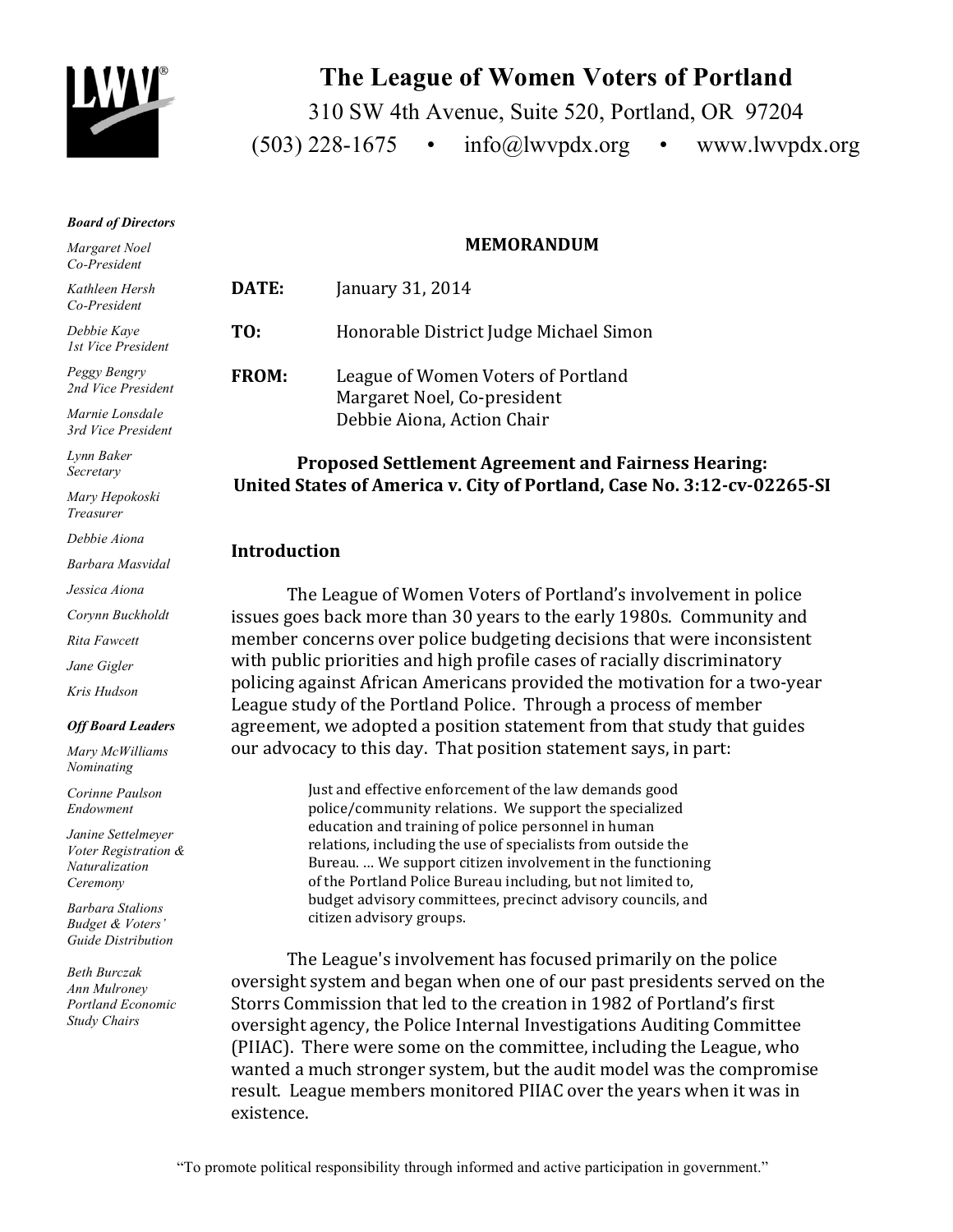In 2000, former Mayor Vera Katz appointed a work group assigned to review PIIAC and recommend improvements. The same League member who had served on the Storrs Commission represented the League on the work group. The majority, including the League, recommended reforming PIIAC by giving it powers to conduct independent investigations, compel civilian and officer testimony, recommend policy changes, and review completed investigations of police shootings, among others.

City Council requested that the City Auditor consider the work group's recommendations, research other systems and return with a proposal. The Council adopted the Auditor's recommended Independent Police Review Division (IPR) and its Citizen Review Committee (CRC) in 2001. Although the IPR was given the limited authority to conduct independent investigations, it failed to do so until last year. In spite of the community's desire for a truly independent system, IPR has limited itself to monitoring and cooperating in the Police Bureau's internal affairs investigations. Many in the community do not trust the Bureau to investigate police officers involved in misconduct cases. Furthermore, the Department of Justice (DOJ) Settlement Agreement calls on the city to enable meaningful independent investigations by IPR. (paragraph 128)

A League representative regularly observes the full CRC meetings and many of its workgroups. We have testified before City Council numerous times providing our recommendations for improvements. In 2010, we served on the Police Oversight Stakeholder Committee that among other things urged IPR to conduct independent investigations in serious cases.

An effective oversight system can increase public understanding of police policies and procedures, discourage misconduct through retraining and discipline, provide individuals who feel they have been harmed by the police an avenue for addressing their complaints, and improve police practices by recommending policy changes. Advocates, including the League, have worked for years to improve Portland's oversight system to ensure meaningful public participation and the public's right to know the public's business. Our comments on the Settlement Agreement focus primarily on issues related to the oversight system, public involvement and transparency.

The League appreciates the work the DOJ and City of Portland devoted to the Agreement. A number of serious issues were uncovered during the investigation and appropriate remedies are included in the Agreement. We believe, however, that there are some provisions that are not fair, adequate or reasonable and urge the Court to facilitate modifications to the Agreement that would address community concerns.

The CRC performs an extremely important function by hearing appeals of misconduct cases and serving as a window into the workings of the Police Bureau through its reviews and audits of closed cases. Since the CRC's creation, the community has recommended that its role be strengthened. Instead, the Agreement fails to address the most troublesome issues and adds unreasonable expectations to this hard-working volunteer committee's duties.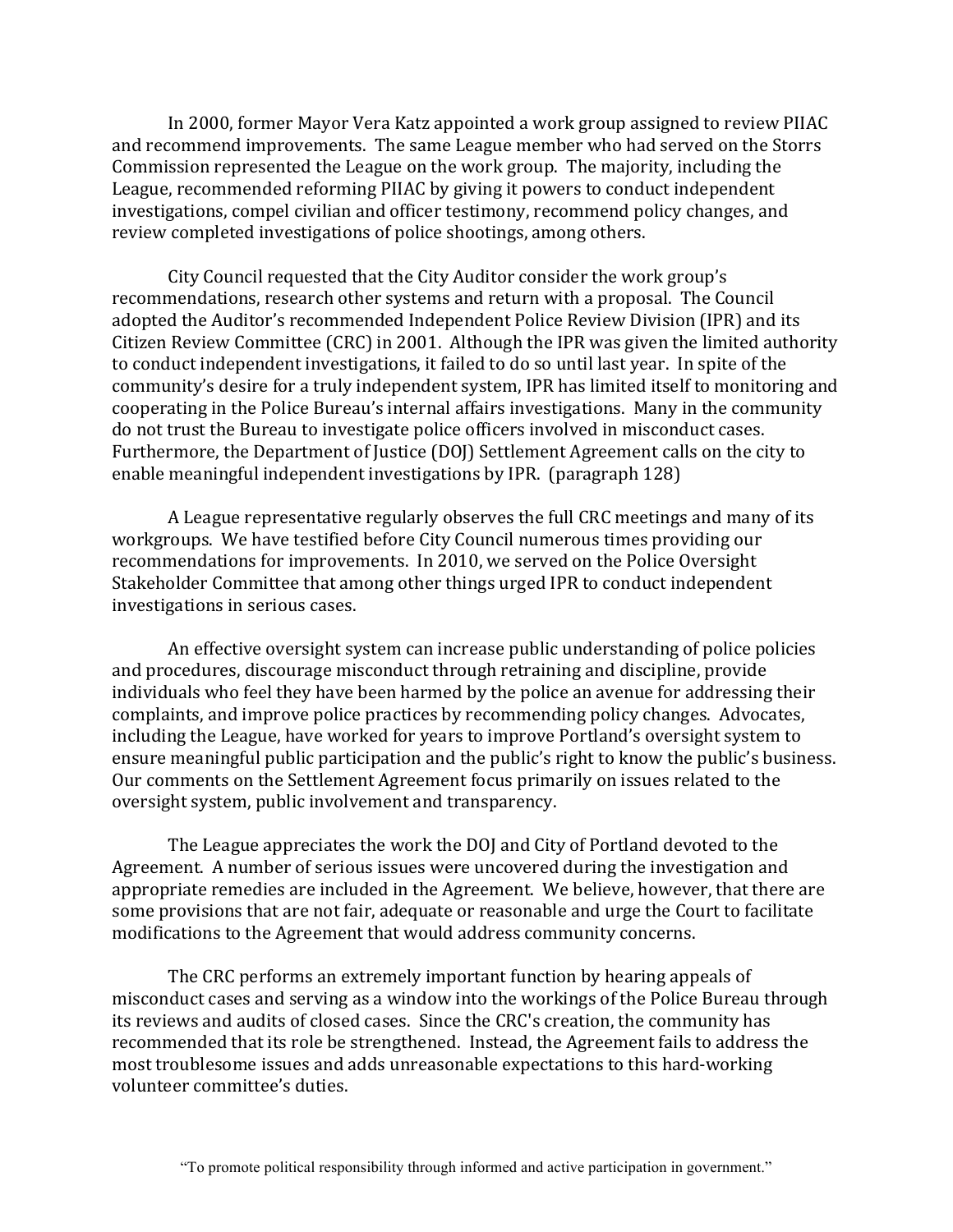#### **Timeline for Appeals of Community Complaints of Police Misconduct**

Community members and officers have the option to appeal their cases before the CRC if they disagree with the commander's findings. The process is complex and, given CRC's monthly meeting schedule, can require several separate meetings for complicated cases. Even when the outcome does not go the appellant's way, the careful consideration CRC devotes to each case gives appellants a sense of satisfaction, because they know that they were heard and that a review committee evaluated their arguments thoroughly.

The Agreement calls for these appeals to take place within an unreasonable time frame of 21 days. At the point the complainant files the appeal, the CRC is notified that the case file is ready for review. The file must be read in city offices, generally during work hours, and these files are sometimes hundreds of pages long.

According to the current protocols, developed over the years to improve the experience for people appealing the outcome of their complaints, a retired CRC member is assigned to serve as an Appeals Process Advisor (APA) for the appellant. The APA and appellant usually meet more than once. The APA explains the process and assists the appellant in developing a presentation of the case for the hearing.

Then the ordinance requires that a case file review be scheduled at which the CRC discusses with Internal Affairs (IA) and IPR any concerns it may have with the quality of the investigation. If CRC identifies shortcomings, the Agreement requires IA or IPR to undertake an additional investigation. The case file review was developed as an improvement to the system, to replace "pre-hearings," which previously had allowed CRC to reject appeals. Once the investigation is complete, IPR schedules the appeal hearing.

The appeal hearing ends the process if CRC agrees with Bureau findings, but if the CRC votes to challenge the findings and, after consultation with the Chief, the Bureau disagrees, a conference hearing is scheduled. At that hearing the CRC and Bureau attempt to reach agreement on the findings. If that fails, City Council hears the case after reviewing the case file, and makes a final decision.

The number of steps needed to reach the end of the process makes it virtually impossible to complete within 21 days. More importantly, rushing through an appeal will be detrimental to the appellant's experience, especially if the individual has a mental illness. Currently, the APA has sufficient time to schedule meetings with appellants and give them whatever assistance they need. IPR has suggested that the case file review may need to be eliminated in order to meet the 21-day timeline. This part of the process has been in place for the last several years and has reduced the need to suspend appeal hearings when the investigation was incomplete. Appellants find it distressing to prepare for an appeal hearing and then have it suspended.

In recent months, the CRC scheduled additional meetings in order to process appeals more quickly. During that time, two of the newer CRC members resigned citing the unreasonable workload and other CRC members are showing the strain. Public participation in government is essential to our democracy. We need to have reasonable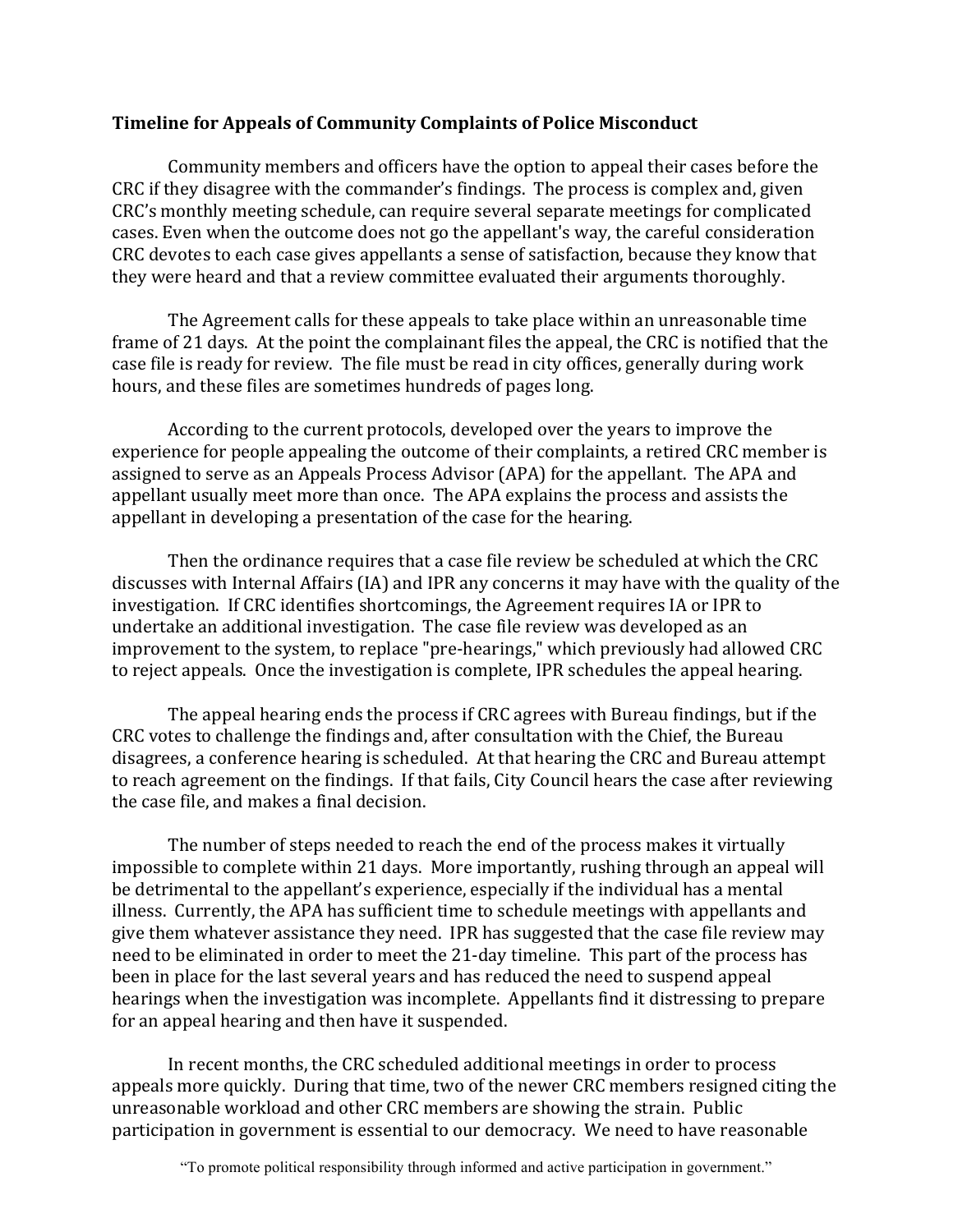expectations of community volunteers.

We believe it is possible for CRC to process an appeal in a manner that respects the desire of appellants to have their cases thoroughly examined and get the support they need within a two to three month timeframe.

#### Appeals of Police Shootings to Citizen Review Committee

Police shootings fall along the continuum of the potential outcomes of police/community member interactions. They can start with a minor incident that goes terribly wrong. Investigations into shootings cases are more involved and comprehensive, but result in disciplinary findings, just as in other misconduct cases.

The Agreement includes a provision that affirms the City's current practice of denying survivors or family members involved in police shootings the right to a CRC appeal. These individuals often pursue their cases in the court system, but City settlement payments do not hold the involved officers accountable through the disciplinary system. These cases should be subject to the same administrative review, including a CRC appeal, as other types of cases.

#### **Citizen Review Committee Standard of Review**

The CRC operates under the "reasonable person" standard of review in its appeal hearings. In her extensive examination of the system, Professor Eileen Luna-Firebaugh recommended changing this deferential standard to something less confusing and more appropriate. The 2010 Police Oversight Stakeholder Committee, CRC and community organizations have echoed that recommendation. At a minimum, this provision should be removed from the Agreement so the CRC, City and community can continue to explore other options.

### **Police Review Board Hearings**

The DOJ Letter of Findings points (page 33) to the "curious" nature of the Police Review Board (PRB) hearings at which a whole host of participants attend, including the involved officer if he/she so chooses, but the person whose case is being discussed is excluded. At a recent City Council hearing, the mother of a young man suffering from mental illness testified about the worry and distress caused by not knowing what is happening with the complaint he filed. With the exception of the CRC appeal, everything else takes place behind closed doors. Opening the PRB hearings to the involved community member would make the process fairer and more humane.

<sup>&</sup>quot;To promote political responsibility through informed and active participation in government."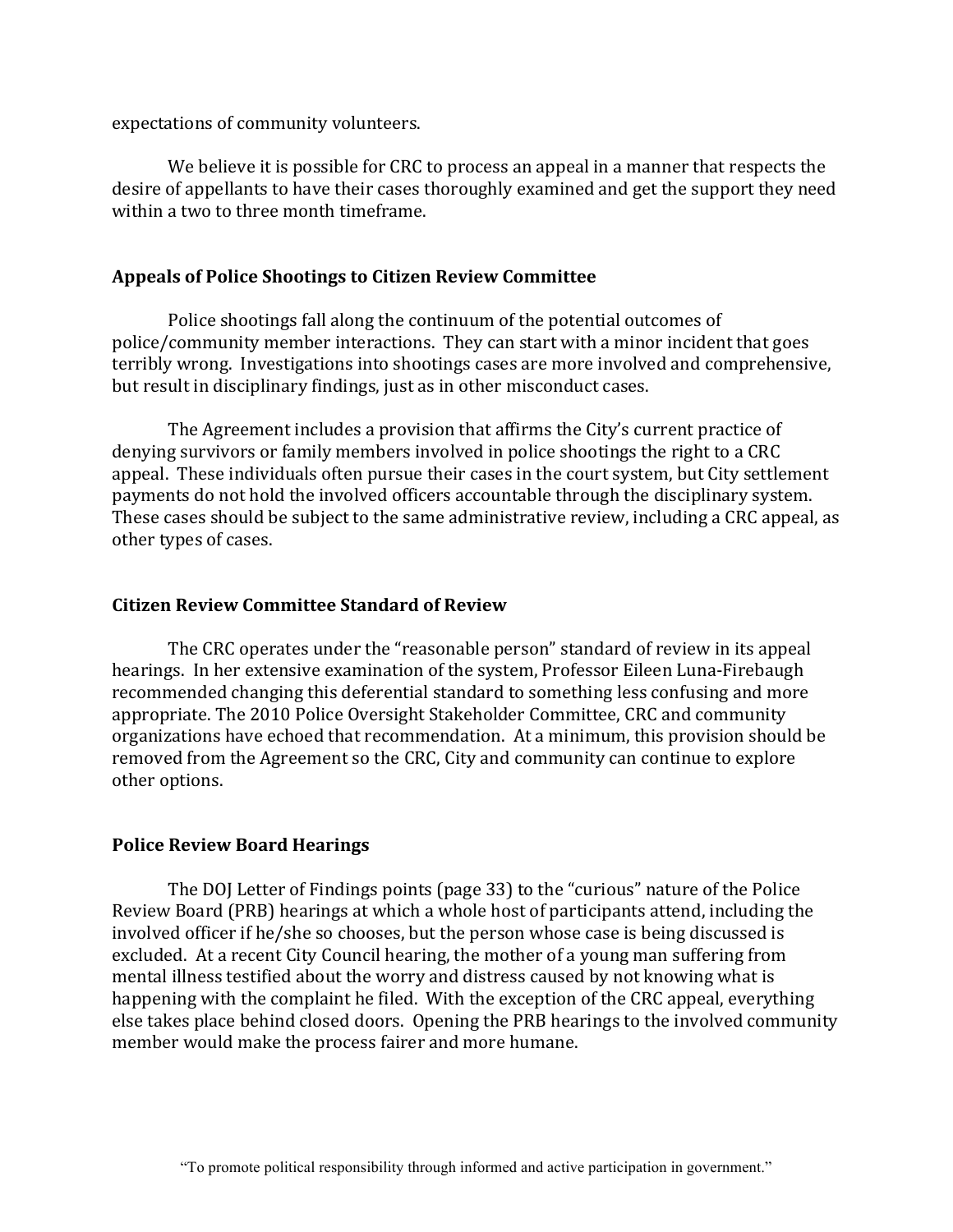#### **Public Comment on Police Policy Revisions**

The Agreement calls for the Chief to post on the Bureau's website proposed policy revisions for public comment. The CRC should be consulted between the time the public comment period ends and the policies are finalized. Through its appeals of community complaints of police misconduct and audits of closed cases, the CRC is in a unique position to evaluate policy revisions. Adding this step to the public comment process would help insure that the lessons the CRC learns through its work will be applied to police policies.

#### **Independent Investigations**

The public and outside experts have called repeatedly on IPR to conduct independent investigations of misconduct complaints and the DOJ agrees. Recently, City Council adopted a code change that gives IPR the authority to directly ask questions once a Bureau representative has instructed the involved officer that he/she must cooperate. The community wants IPR to conduct investigations without the need for Bureau involvement; this arrangement does not address that desire.

Furthermore, given IPR's history of conducting an independent investigation only once since its creation, a reasonable approach would be to add some teeth to the Agreement by being specific about what types of cases IPR should investigate independently. The 2010 Police Oversight Stakeholder Committee recommended IPR investigations of shootings, deaths in custody, physical injury requiring hospitalization, racial profiling, illegal searches and conflicts of interest. If the decision is left to IPR discretion, as the Agreement states (paragraph 128), we fear that independent investigations of community complaints will be few and far between.

### **Conclusion**

Some of the provisions in the Agreement pertaining to the oversight system are likely to make the process less fair and reasonable for people appealing disciplinary findings in misconduct cases. The unrealistically short 21-day timeline for appeal hearings, lack of access to a CRC appeal in police shootings and exclusion of involved citizens from Police Review Board hearings will create real hardships for appellants, particularly those with mental illness.

Portland values public participation and transparency. Our community volunteers should be treated with respect and the demands placed on them should not exclude participation by those with outside employment or families. The abbreviated appeals process timeline could very well do that. Furthermore, the deferential "reasonable person" standard of review that unnecessarily limits the CRC from using its best judgment in appeal cases frustrates the review body and creates confusion. In the interest of thoroughness and transparency, the CRC should be given the opportunity to comment on Police Bureau policy revisions before they are finalized.